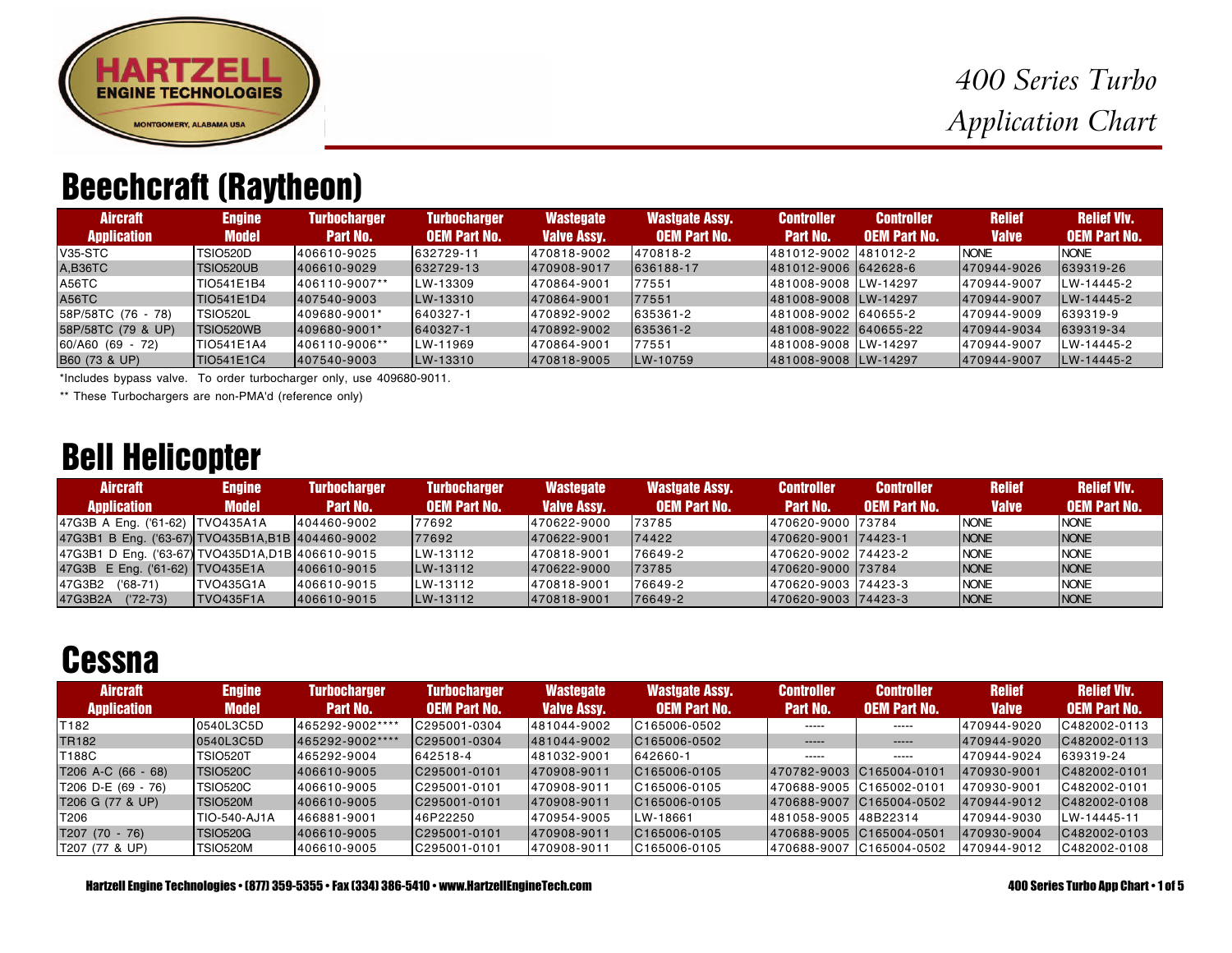# Cessna (Cont.)

| <b>Aircraft</b>     | <b>Engine</b>       | <b>Turbocharger</b> | <b>Turbocharger</b> | <b>Wastegate</b>             | <b>Wastgate Assy.</b> | <b>Controller</b>     | <b>Controller</b>         | <b>Relief</b> | <b>Relief VIv.</b>  |
|---------------------|---------------------|---------------------|---------------------|------------------------------|-----------------------|-----------------------|---------------------------|---------------|---------------------|
| <b>Application</b>  | <b>Model</b>        | Part No.            | <b>OEM Part No.</b> | <b>Valve Assy.</b>           | <b>OEM Part No.</b>   | Part No.              | <b>OEM Part No.</b>       | <b>Valve</b>  | <b>OEM Part No.</b> |
| P210 (78 - 81)      | <b>TSIO520P</b>     | 465680-9004         | C295001-0202        | 470908-9020                  | C165006-0114          | 470688-9008           | C165004-0503              | 470944-9003   | C482002-0107        |
| P210 (82 & UP)      | <b>TSIO520AF</b>    | 465680-9004         | C295001-0202        | 470908-9020                  | C165006-0114          | 481058-9002           | C165004-0702              | 470944-9012   | C482002-0108        |
| T210 F-H (66 - 68)  | <b>TSIO520C</b>     | 406610-9005         | C295001-0101        | 470908-9011                  | C165006-0105          | 470782-9003           | C165004-0101              | 470930-9001   | C482002-0101        |
| T210 J-L (69 - 76)  | <b>TSIO520H</b>     | 406610-9005         | C295001-0101        | 470908-9011                  | C165006-0105          | 470688-9005           | C165004-0501              | 470930-9001   | C482002-0101        |
| T210 M-N (77 - UP)  | <b>TSIO520R</b>     | 406610-9005         | C295001-0101        | 470908-9011                  | C165006-0105          | 470688-9007           | C165004-0502              | 470944-9012   | C482002-0108        |
| T303                | L/TSIO520AE         | 406610-9030         | C295001-0501        | 470954-9003                  | C165006-0601          |                       | 481058-9001 C165004-0701  | 470944-9020   | C482002-0113        |
| T310 P-Q (Up To 75) | <b>TSIO520B</b>     | 406610-9025         | 632729-11           | (L)470780-9014 5050154-14    |                       | 470688-9005           | C165004-0501              | 470930-9001   | C482002-0101        |
|                     |                     |                     |                     | (R) 470780-9013 5050154-13   |                       |                       | 470822-9001*C165004-0401  |               |                     |
| T310 R (75 & UP)    | <b>TSIO520B</b>     | 406610-9025         | 632729-11           | (L)470780-9014 5050154-14    |                       | 470948-9001           | C165002-0102              | 470930-9001   | C482002-0101        |
|                     |                     |                     |                     | (R) 470780-9013 5050154-13   |                       |                       |                           |               |                     |
| T320 A-C (62 - 65)  | <b>TSIO470B,C,D</b> | 404350-9001         | 629844-1            | 470618-9000                  | 0851598-2             | 470616-9000 0851597-2 |                           | <b>NONE</b>   | <b>NONE</b>         |
| T320 D-F (66 - 68)  | <b>TSIO520B</b>     | 406610-9025         | 632729-11           | (L)470780-9014 5050154-14    |                       | 470782-9003           | C165004-0101              | 470930-9001   | C482002-0101        |
|                     |                     |                     |                     | (R) 470780-9013 5050154-13   |                       |                       | 470822-9001*C165004-0401  |               |                     |
| 335                 | <b>TSIO520E</b>     | 406610-9025         | 632729-11           | (L)470780-9015 5050154-15    |                       | 470948-9001           | C165002-0102              | 470930-9004   | C482002-0103        |
|                     |                     |                     |                     | (R) 470780-9016 5050154-16   |                       |                       |                           |               |                     |
| T337 (67 - 71)      | <b>TSIO360A</b>     | 406970-9001         | C295001-0102        | (F)470842-9003 C165006-0303  |                       |                       | 470838-9001 C165004-0301  | 470930-9002   | C482002-0102        |
|                     |                     |                     |                     | (R)470842-9004 C165006-0304  |                       |                       | 481012-9001*C165004-0203  |               |                     |
| T337 (67)           | <b>TSIO360B</b>     | 406970-9001         | C295001-0102        | (F)470842-9003 C165006-0303  |                       |                       | 470838-9001 C165004-0301  | 470930-9002   | C482002-0102        |
|                     |                     |                     |                     | (R)470842-9004 C165006-0304  |                       |                       | 481012-9001*C165004-0203  |               |                     |
| T337 (73 - 77)      | <b>TSIO360C</b>     | (F)406610-9018      | C295001-0103        | (F)470842-9003 C165006-0303  |                       |                       | 481008-9017 C165004-0603  | 470944-9003   | C482002-0107        |
|                     |                     | (R)406610-9022      | C295001-0108        | (R)470842-9004 C165006-0304  |                       |                       |                           |               |                     |
| P337 (78 - 80)      | <b>TSIO360C</b>     | (F)406610-9018      | C295001-0103        | (F)470842-9003 C165006-0303  |                       | 481008-9017           | C165004-0603              | 470944-9003   | C482002-0107        |
|                     |                     | (R)406610-9022      | C295001-0108        | (R)470842-9004 C165006-0304  |                       |                       |                           |               |                     |
| T337 (78 - 80)      | TSIO360H            | 465292-9001         | C295001-0301        | (F)470842-9003 C165006-0303  |                       | 481012-9003           | C165004-0202              | 470944-9019   | C482002-0112        |
|                     |                     |                     |                     | (R)470842-9004 C165006-0304  |                       |                       |                           |               |                     |
| T337                | <b>TSIO360JB</b>    | 465292-9005         | C295001-0305        | (F)470842-9003 C165006-0303  |                       | 481012-9005           | C165004-0204              | 470944-9003   | C482002-0107        |
|                     |                     |                     |                     | (R)470842-9004 C165006-0304  |                       |                       |                           |               |                     |
| 340 (73 - 75)       | <b>TSIO520K</b>     | 407810-9001         | 635630              | 470908-9006                  | C1650066-0104         |                       | 470934-9001 C165002-0101  | 470930-9017   | 637583-17           |
| 340A (76 & UP)      | TSIO520N/NB         | 407810-9001         | 635630              | (L)470908-9012 C165006-0106  |                       | 470836-9018 633388-10 |                           | 470944-9015   | C482002-0110        |
|                     |                     |                     |                     | (R) 470908-9013 C165006-0107 |                       |                       |                           |               |                     |
| 401/402 (67 - 68)   | <b>TSIO520E</b>     | 406610-9025         | 632729-11           | (L)470780-9015 5050154-15    |                       |                       | 470782-9003 C165004-0101  | 470930-9004   | C482002-0103        |
|                     |                     |                     |                     | (R) 470780-9016 5050154-16   |                       |                       | 470822-9001* C165004-0401 |               |                     |
| 401A/402A (69)      | <b>TSIO520E</b>     | 406610-9025         | 632729-11           | (L)470780-9015 5050154-15    |                       | 470688-9005           | C165004-0501              | 470930-9004   | C482002-0103        |
|                     |                     |                     |                     | (R) 470780-9016 5050154-16   |                       | 470822-9001*          | C165004-0401              |               |                     |
| 401B/402B (70 - 78) | <b>TSIO520E</b>     | 406610-9025         | 632729-11           | (L)470780-9015 5050154-15    |                       | 470948-9001           | C165002-0102              | 470930-9004   | C482002-0103        |
|                     |                     |                     |                     | (R) 470780-9016 5050154-16   |                       |                       |                           |               |                     |
| 402C (79 & UP)      | <b>TSIO520VB</b>    | 406610-9028         | 632729-12           | 470908-9013                  | C165006-0107          | 470836-9021           | C165004-0604              | 470944-9015   | C482002-0110        |
| 404 (77 & UP)       | GTSIO520M           | 465930-9002         | 461672-1            | 470908-9015                  | C165006-0109          | 470836-9019           | 633388-11                 | 470930-9005   | C482002-0104        |
| 411/411A (65 - 68)  | GTSIO520C           | 404360-9004         | 630374-4            | (L)470780-9013 5050154-13    |                       | 470782-9003           | C165004-0101              | 470822-9001** | <b>NONE</b>         |
|                     |                     |                     |                     | (R) 470780-9014 5050154-14   |                       |                       |                           |               |                     |
| 414 (70 - 75)       | <b>TSIO520J</b>     | 407810-9001         | 635630              | (L)470908-9012 C165006-0106  |                       | 470836-9001           | 633388-3                  | 470930-9006   | C482002-0105        |
|                     |                     |                     |                     | (R)470908-9013 C165006-0107  |                       |                       |                           |               |                     |
| 414 (76 - 77)       | <b>TSIO520N/NB</b>  | 407810-9001         | 635630              | (L)470908-9012 C165006-0106  |                       | 470836-9018 633388-10 |                           | 470944-9015   | C482002-0110        |
|                     |                     |                     |                     | (R)470908-9013 C165006-0107  |                       |                       |                           |               |                     |
| 414A (78 & UP)      | TSIO520N/NB         | 407810-9001         | 635630              | (L)470908-9012 C165006-0106  |                       | 470836-9020           | 642247                    | 470944-9015   | C482002-0110        |
|                     |                     |                     |                     | (R)470908-9013 C165006-0107  |                       |                       |                           |               |                     |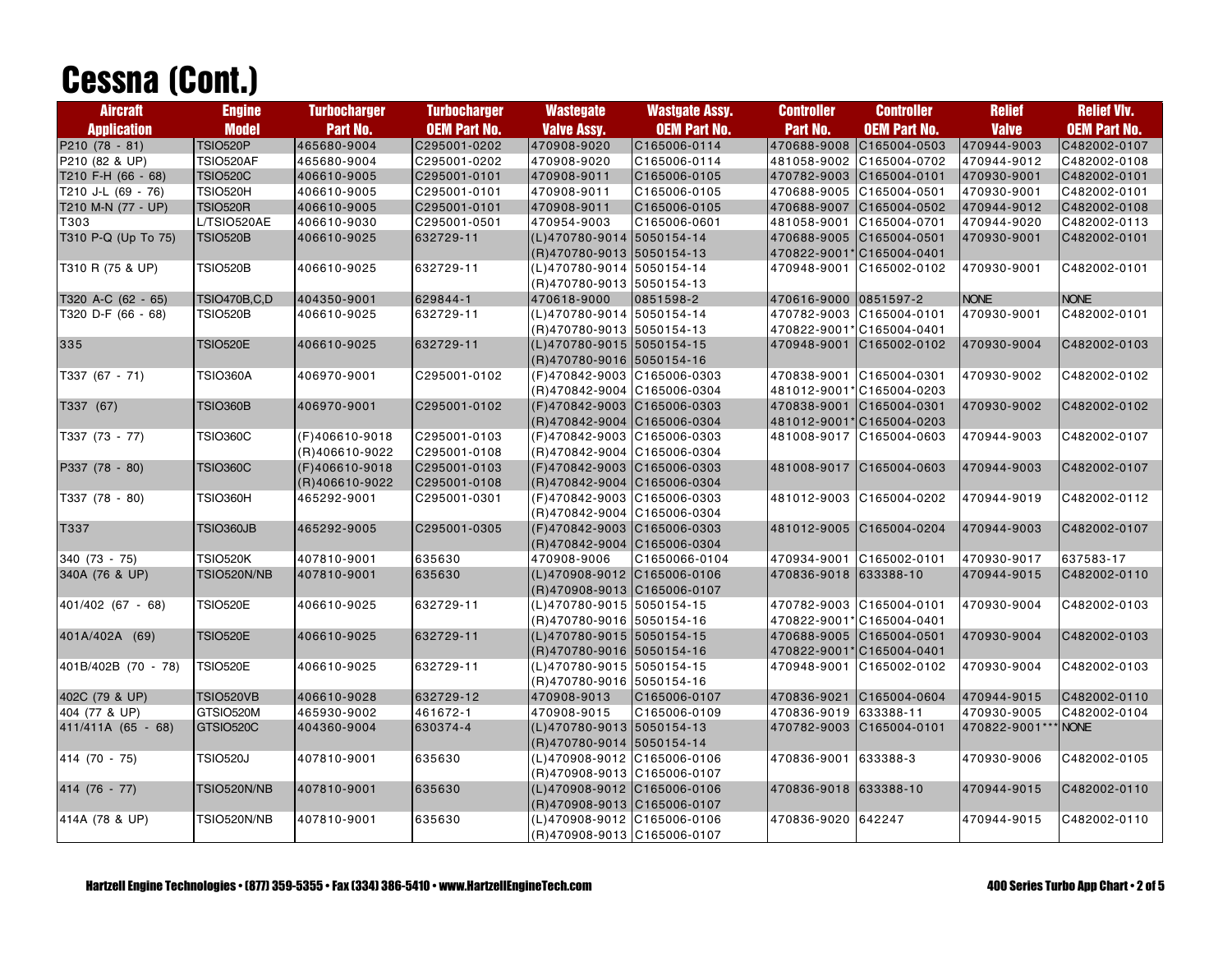# Cessna (Cont.)

| <b>Aircraft</b><br><b>Application</b> | <b>Engine</b><br><b>Model</b> | <b>Turbocharger</b><br>Part No. | <b>Turbocharger</b><br><b>OEM Part No.</b> | <b>Wastegate</b><br>Valve Assy. | Wastgate Assy.<br><b>OEM Part No.</b> | <b>Controller</b><br>Part No. | <b>Controller</b><br><b>OEM Part No.</b> | <b>Relief</b><br><b>Valve</b> | <b>Relief VIv.</b><br><b>OEM Part No.</b> |
|---------------------------------------|-------------------------------|---------------------------------|--------------------------------------------|---------------------------------|---------------------------------------|-------------------------------|------------------------------------------|-------------------------------|-------------------------------------------|
| Riley 414 STC                         | <b>IO720B</b>                 | 406610-9027                     | 406610-9027                                | 481036-9001                     | 1481036-9001                          | 470906-9001                   | 470906-9001                              | 470944-9017                   | 470944-9017                               |
|                                       |                               |                                 |                                            | 1481038-9001                    | 481038-9001                           |                               |                                          |                               |                                           |
| $ 421/421A (68 - 69) $                | GTSIO520D                     | 406990-9004                     | 633274-4                                   | (L)470830-9010 C165006-0401     |                                       | 470836-9003 633388-9          |                                          | 470930-9005                   | C482002-0104                              |
|                                       |                               |                                 |                                            | (R)470830-9020 C165006-0402     |                                       |                               |                                          |                               |                                           |
| $ 421B(70 - 75) $                     | GTSIO520H                     | 408610-9001                     | 373374-1                                   | $(L)470830 - 9010$ C165006-0401 |                                       | 470836-9003 633388-9          |                                          | 470930-9005                   | C482002-0104                              |
|                                       |                               |                                 |                                            | (R) 470830-9020 C165006-0402    |                                       |                               |                                          |                               |                                           |
| 421C (76 & UP)                        | GTSIO520L/N                   | 465930-9003                     | 641672-3                                   | 1481064-9001                    | C165006-0113                          | 470836-9003 633388-9          |                                          | 481040-9001                   | IC482002-0111                             |

\* This is a second controller, however, optional pressure relief valve 470930-9001 may be installed.

\*\* This is a second controller, however, optional pressure relief valve 470930-9002 may be installed.

\*\*\* Second Controller.

\*\*\*\* These Turbochargers are non-PMA'd (reference only)

# **Commander**

| <b>Aircraft</b><br><b>Application</b> | Engine<br><b>Model</b> | <b>Turbocharger</b><br><b>Part No.</b> | <b>Turbocharger</b><br><b>AOEM Part No.</b> | Wastegate<br><b>Valve Assy.</b> | <b>Wastgate Assy.</b><br><b>OEM Part No.</b> | <b>Controller</b><br><b>Part No.</b> | <b>Controller</b><br><b>OEM Part No.</b> | <b>Relief</b><br><b>Valve</b> | <b>Relief VIv.</b><br><b>OEM Part No.</b> |
|---------------------------------------|------------------------|----------------------------------------|---------------------------------------------|---------------------------------|----------------------------------------------|--------------------------------------|------------------------------------------|-------------------------------|-------------------------------------------|
| <b>112TCA</b>                         | TO360C1AGD             | RAJAY (600 Series) RAJAY (600 Series)  |                                             | -----                           | -----                                        | $- - - - -$                          | $- - - - -$                              | 470944-9010                   | LW-14445-4                                |
| <b>114TC</b>                          | TIO540AG1A             | 1466011-9002                           | 46C19836                                    | 470954-9005                     | <b>ILW-18661</b>                             | 1470844-9004 LW-10682                |                                          | 1470886-9004                  |                                           |
|                                       |                        |                                        |                                             |                                 |                                              | 470886-9004 48B21935                 |                                          |                               |                                           |

RAJAY - see 600 series Turbo Charts

#### Twin Commander

| Aircraft           | Engine            | <b>Turbocharger</b> | <b>Turbocharger</b>  | Wastegate          | <b>Wastgate Assy.</b> | <b>Controller</b>    | <b>Controller</b>   | <b>Relief</b> | <b>Relief VIv.</b>  |
|--------------------|-------------------|---------------------|----------------------|--------------------|-----------------------|----------------------|---------------------|---------------|---------------------|
| <b>Application</b> | Model.            | <b>Part No.</b>     | <b>LOEM Part No.</b> | <b>Valve Assy.</b> | <b>OEM Part No.</b>   | <b>Part No.</b>      | <b>OEM Part No.</b> | <b>Valve</b>  | <b>OEM Part No.</b> |
| 685                | GTSIO520F         | 408590-9002*        | 635034-12            | 470892-9001        | 635381-1              | 481008-9004 640655-4 |                     | 470944-9001   | 639319-1            |
| 685                | <b>GTSIO520K</b>  | 1408590-9002*       | 635034-12            | 470892-9001        | 635381-1              | 481008-9004 640655-4 |                     | 1470944-9001  | 639319-1            |
| 700                | <b>TIO540R2AD</b> | 465680-9001         | <b>LW-13897</b>      | 470954-9001        | LW-12960              | 481008-9020 LW-16060 |                     | 1470944-9022  | LW-14445-6          |

\* Includes bypass valve. To order turbocharger only, use 408590-9012.

#### Lancair

| <b>Aircraft</b><br><b>Application</b> | Engine<br>Nodel | <b>Turbocharger</b><br><b>Part No.</b> | <b>Turbocharger</b><br><b>OEM Part No.</b> | <b>Wastegate</b><br><b>Valve Assy.</b> | <b>Wastgate Assy.</b><br><b>OEM Part No.</b> | Controller<br><b>Part No.</b> | <b>Controller</b><br><b>OEM Part No.</b> | Relief<br>Valve | Relief VIv.'<br><b>LOEM Part No.</b> |
|---------------------------------------|-----------------|----------------------------------------|--------------------------------------------|----------------------------------------|----------------------------------------------|-------------------------------|------------------------------------------|-----------------|--------------------------------------|
| Lancair IV & IVP                      | TSIO550B        | (2)<br>466304-9003                     | 646667                                     | 1470908-9017                           | 636188-17                                    | 481058-9004 646318-4          |                                          | 470944-9034     | 639319-34                            |
| Lancair IV & IVP                      | <b>TSIO550E</b> | (2)<br>466304-9003                     | 646667                                     | 481064-9001                            | 646317                                       | 481058-9004 646318-4          |                                          | 470944-9026     | 639319-26                            |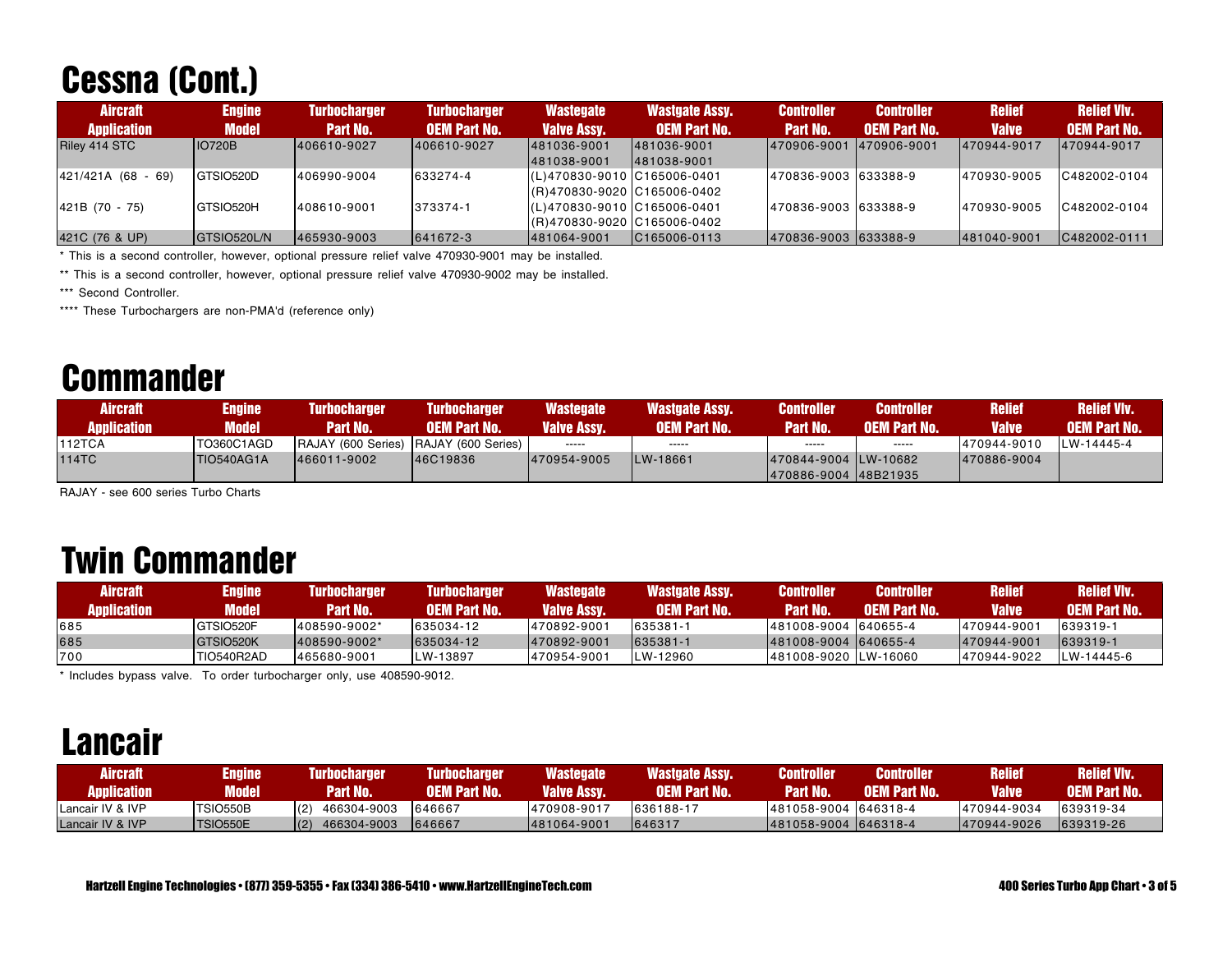# **Mooney**

| <b>Aircraft</b>      | <b>Engine</b> | <b>Turbocharger</b>                          | <b>Turbocharger</b> | <b>Wastegate</b>   | Wastgate Assy.      | <b>Controller</b>     | <b>Controller</b>   | <b>Relief</b> | <b>Relief VIv.</b>  |
|----------------------|---------------|----------------------------------------------|---------------------|--------------------|---------------------|-----------------------|---------------------|---------------|---------------------|
| <b>Application</b>   | Model         | Part No.                                     | <b>OEM Part No.</b> | <b>Valve Assy.</b> | <b>OEM Part No.</b> | Part No.              | <b>OEM Part No.</b> | <b>Valve</b>  | <b>OEM Part No.</b> |
| M20K (79 - 81)       | TSIO360GB     | RAJAY (600 Series) RAJAY (600 Series)        |                     | $- - - - -$        | $- - - - -$         | $- - - - -$           | $- - - - -$         | 481028-9002   | 641404-2            |
| M20K (82 & UP)       | TSIO360LB, MB | <b>RAJAY (600 Series) RAJAY (600 Series)</b> |                     | $- - - - -$        | $- - - - -$         | $- - - - -$           | $- - - - -$         | 481066-9003   | 643511-3            |
| M22 (67 - 70)        | TIO541A1A     | 406110-9005                                  | LW-11968            | 470872-9001        | 77676               | 481008-9009 LW-14299  |                     | <b>INONE</b>  | <b>NONE</b>         |
| M20M (TLS)           | TIO540AF1A    | 1466011-9002                                 | 46C19836            | 1470954-9005       | <b>LW-18661</b>     | 1470884-9004 LW-10862 |                     | 1470886-9002* |                     |
| M20M (TLS Bravo)     | TIO540AF1B    | 466011-9002                                  | 46C19836            | 470954-9005        | LW-18661            | 470886-9002 LW-10098  |                     |               |                     |
| <b>Mooney Encore</b> | TSIO360SB     | 466642-9001                                  | 649151-1            | 470842-7           | 649006-7            | 481008-9028 649362-1  |                     | 481066-9003   | 643511-3            |

\* This number is actually a differential controller.

RAJAY - see 600 series Turbo Charts

## Piper

| <b>Aircraft</b><br><b>Application</b> | <b>Engine</b><br><b>Model</b> | <b>Turbocharger</b><br>Part No.            | <b>Turbocharger</b><br><b>OEM Part No.</b> | <b>Wastegate</b><br><b>Valve Assy.</b> | <b>Wastgate Assy.</b><br><b>OEM Part No.</b> | <b>Controller</b><br><b>Part No.</b> | <b>Controller</b><br><b>OEM Part No.</b> | <b>Relief</b><br><b>Valve</b> | <b>Relief VIv.</b><br><b>OEM Part No.</b> |
|---------------------------------------|-------------------------------|--------------------------------------------|--------------------------------------------|----------------------------------------|----------------------------------------------|--------------------------------------|------------------------------------------|-------------------------------|-------------------------------------------|
| PA23-250                              | O540A1D5/A1B5406330-9001**    |                                            | 406330-1                                   | 470656-9000                            | 470656-0                                     | 470688-9003                          | 470688-3                                 | <b>NONE</b>                   | <b>NONE</b>                               |
|                                       | IO540J4A5/C4B5406610-9003     |                                            | 406610-3                                   | 470656-9001                            | 470656-1                                     | 470688-9004 470688-4                 |                                          | <b>NONE</b>                   | <b>NONE</b>                               |
|                                       | <b>TIO540C1A</b>              | 406610-9021                                | LW-12950                                   | 470818-9003                            | LW-12778                                     | 470884-9004 LW-10682                 |                                          | 470886-9002*                  | LW-10098                                  |
| PA28-201T                             | TSIO360F,FB                   | RAJAY (600 Series) RAJAY (600 Series)      |                                            | -----                                  | $-----1$                                     | -----                                | -----                                    | 481028-9001                   | 641404-1                                  |
| PA28R TURBO                           | TSIO360F,FB                   | RAJAY (600 Series)                         | RAJAY (600 Series)                         | $-----$                                | $- - - - -$                                  | -----                                | -----                                    | 481028-9001                   | 641404-1                                  |
| Seneca IV                             | L/TSIO-360KB                  | RAJAY (600 Series)                         | RAJAY (600 Series)                         | -----                                  | $-----1$                                     | -----                                | -----                                    | 481066-9001                   | 643511-1                                  |
| Seneca V                              | L/YSIO360RB                   | 466642-9002                                | 649151-2                                   | 470842-9008                            | 649006-8                                     | 470836-19                            | 649362-3                                 | 481066-9003                   | 643511-3                                  |
| PA31-310                              | TIO540A1A/A2A 406610-9020     |                                            | LW-12689                                   | 470818-9003                            | LW-12778                                     | 470654-9001                          | 75992                                    | 470912-9001*                  | LW-10644                                  |
| PA31-310                              | TIO540A1B/A2B 406610-9020     |                                            | LW-12689                                   | 470818-9003                            | LW-12778                                     | 470884-9004                          | LW-10682                                 | 470912-9001*                  | LW-10644                                  |
| PA31-310                              | <b>TIO540A2C</b>              | 406610-9020                                | LW-12689                                   | 470818-9003                            | LW-12778                                     | 470884-9004 LW-10682                 |                                          | 470912-9001*                  | LW-10644                                  |
| PA31-325                              | L/TIO540F2BD                  | 406610-9020                                | LW-12689                                   | 470818-9010                            | LW-14283                                     | 470884-9004                          | LW-10682                                 | 470912-9001*                  | LW-10644                                  |
| PA31-350                              | L/TIO540J2BD                  | 409170-9001                                | LW-12463                                   | 470818-9003                            | LW-12778                                     | 470884-9010 LW-16840                 |                                          | 470886-9002*                  | LW-10098                                  |
| PA31P                                 | <b>TIGO541E</b>               | 407800-9003                                | LW-13234                                   | 470818-9005                            | LW-10759                                     | 481008-9010 LW-14298                 |                                          | 470944-9011                   | LW-14445-3                                |
| PA31P-350                             | <b>TIO540V2AD</b>             | 465680-9005                                | LW-18470                                   | 470954-9005                            | LW-18861                                     | 481008-9025 LW-18518                 |                                          | 470944-9010                   | LW-14445-4                                |
| PA32R-301T, Saratoga                  | <b>TIO540S1AD</b>             | 406610-9026                                | LW-15749                                   | -----                                  | -----                                        | -----                                | -----                                    | 470944-9029                   | LW-14445-10                               |
| PA32-301T, Saratoga                   | <b>TIO540S1AD</b>             | 406610-9026                                | LW-15749                                   | -----                                  |                                              | -----                                | -----                                    | 470944-9029                   | LW-14445-10                               |
| PA32-301T, Saratoga                   | <b>TIO540AH1A</b>             | 466011-9002                                | 46C19836                                   | 470954-9009                            | 47J22459                                     | 481058-9007 48B22488                 |                                          | 470944-9040                   | LW-14445-12                               |
| PA32R-301, Lance                      | <b>TIO540S1AD</b>             | 406610-9026                                | LW-15749                                   | -----                                  | -----                                        | -----                                | -----                                    | 470944-9029                   | LW-14445-10                               |
| PA32RT-300T, Lance                    | <b>TIO540S1AD</b>             | 406610-9026                                | LW-15749                                   | -----                                  | -----                                        | -----                                | -----                                    | 470944-9029                   | LW-14445-10                               |
| PA34-200T                             | L/TSIO360E/EB                 | 466240-9001**                              | 646606                                     | $-----$                                | $-----1$                                     | -----                                | -----                                    | 481028-9001                   | 641404-1                                  |
| PA34-220T                             | L/TSIO360FB,KB                | 466240-9001**                              | 646606                                     |                                        |                                              | -----                                | -----                                    | 481066-9001                   | 643511-1                                  |
| PA44-180T                             | L/TO360E1A6D                  | 465398-9002                                | LW-16264                                   | -----                                  | -----                                        | 481058-9004                          | 646318-4                                 | 481028-9003                   | LW-16265-1                                |
| PA46-310P                             | TSIO520BE                     | (LH)466304-9002** 646316                   |                                            | 481064-9002                            | 646317                                       | 481058-9004 646318-4                 |                                          | 470944-9009                   | 639319-9                                  |
|                                       |                               | (RH)466304-9001**646315                    |                                            |                                        |                                              |                                      |                                          |                               |                                           |
| PA46-350P                             | <b>TIO540AE2A</b>             | $(2)466642 - 9005$                         | 46C19839                                   | 470954-9007                            | 47E21296                                     | 481008-9033 48E21383                 |                                          | 470944-9007                   | LW-14445-2                                |
| <b>Malibu Conversion</b>              | <b>TSIO550C</b>               | $(2)466304 - 9003$                         | 646667                                     | 481064-9001                            | 646317                                       | 481058-9004 646318-4                 |                                          | 470944-9026                   | 639319-26                                 |
| PA60-602P                             | <b>IO540AA1A5</b>             | RAJAY (600 Series)                         | RAJAY (600 Series) C.S.                    |                                        | C.S.                                         | C.S.                                 | C.S.                                     | 470944-9030                   | LW-14445-11                               |
| PA60-700P                             | L/TIO540U2A                   | RAJAY (600 Series) RAJAY (600 Series) C.S. |                                            |                                        | C.S.                                         | C.S.                                 | C.S.                                     | 470944-9007                   | LW-14445-2                                |

\* On these models of Aztec's and Navajo's, numbers are actually for a differential controller.

\*\* These Turbochargers are non-PMA'd (reference only)

C.S. = Customer Supplied Parts - Available through Aerostar

RAJAY - see 600 series Turbo Charts

Hartzell Engine Technologies • (877) 359-5355 • Fax (334) 386-5410 • www.HartzellEngineTech.com 400 Series Turbo App Chart • 4 of 5